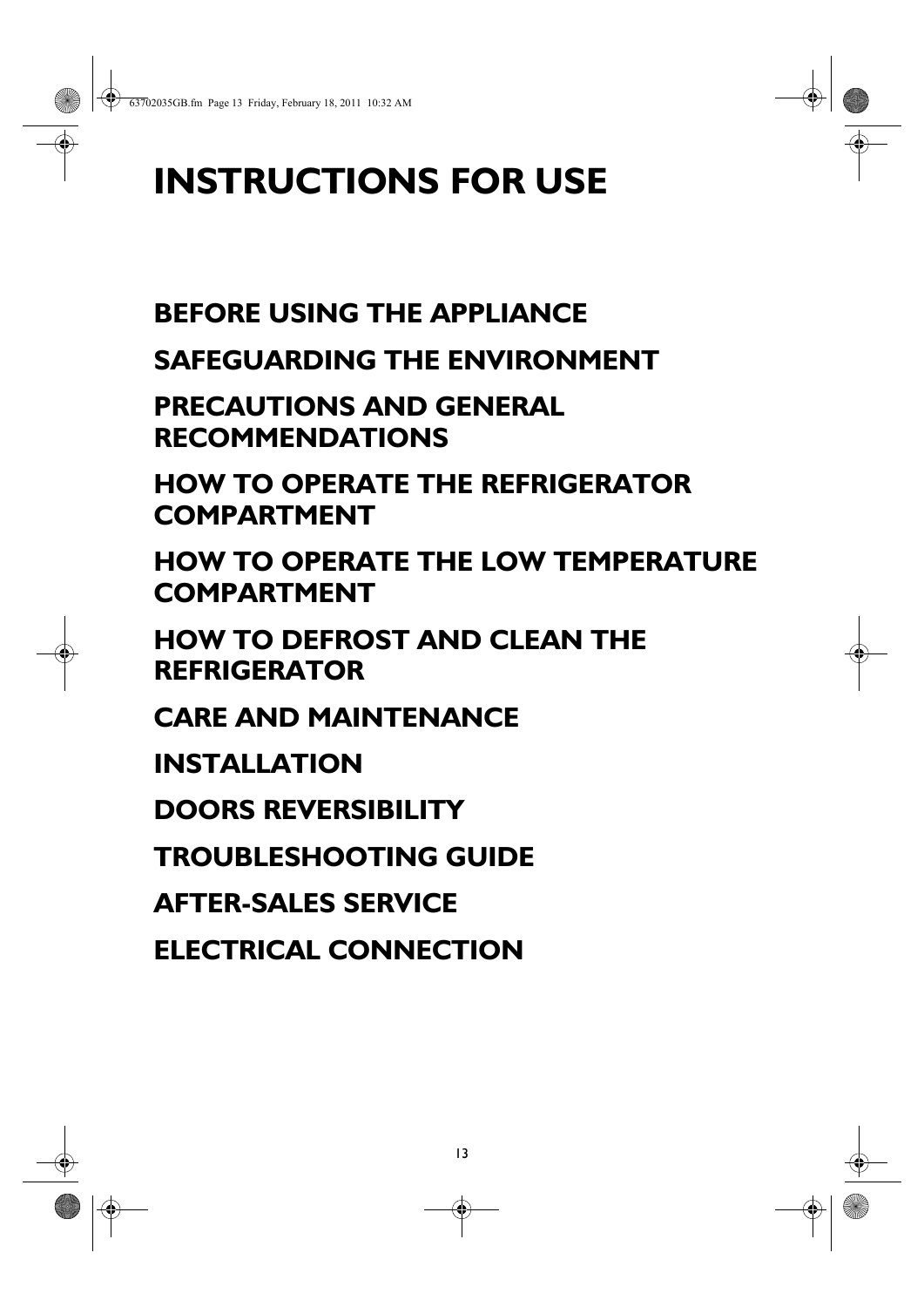### **BEFORE USING THE APPLIANCE**

- **•** Your new appliance is designed to be used in the household and similar applications such as:
	- kitchen areas in shops, offices and other working environments
	- farm houses
	- by clients in hotels, motels, residences, bed & breakfasts.

**To get the most out of your new appliance, read the user handbook carefully. It contains a description of the appliance as well as useful tips. Keep this handbook for future consultation.**

- **1.**After unpacking the appliance, make sure it is not damaged and that the door closes properly. Any damage must be reported to the dealer within 24 hours of delivery of the appliance.
- **2.**Wait at least two hours before switching the appliance on, to ensure that the refrigerant circuit is fully efficient.
- **3.**Installation and the electrical connection must be carried out by a qualified technician, according to the manufacturer's instructions and local safety regulations.
- **4.**Clean the inside of the appliance before using it.

### **SAFEGUARDING THE ENVIRONMENT**

### **1.Packaging**

The packaging material is 100% recyclable and carries the recycling symbol. Follow local regulations for scrapping.

Keep the packaging materials (plastic bags, polystyrene parts, etc.) out of reach of children, as they are a potential source of danger.

#### **2.Scrapping/Disposal**

The appliance is manufactured using recyclable material.

This appliance is marked according to the European directive 2002/96/CE on Waste Electrical and Electronic Equipment (WEEE). By ensuring that this appliance is disposed of correctly, you are helping to prevent potentially damaging consequences for the environment and for human health.

The symbol  $\mathbb{X}$  on the appliance, or on the accompanying documents, indicates that this appliance should not be treated as domestic waste but must be taken to a special collection centre for the recycling of electrical and electronic equipment. When scrapping the appliance, make it unusable by cutting off the power cable and removing the doors and shelves so that children cannot easily climb inside and become trapped. Scrap the appliance in compliance with local regulations on waste disposal, taking it to a special collection centre; do not leave the appliance unattended even for a few days, since it is a potential source of danger for children. For further information on the treatment, scrapping and recycling of this product, contact your competent local office, the household waste collection service or the shop where you purchased the appliance.

#### **Note:**

this appliance does not contain CFCs. The refrigerant circuit contains R134a (HFCs) or R600a (HCs), see the rating plate inside the appliance.

Appliances with Isobutane (R600a): Isobutane is a natural gas with low environmental impact. Caution is required, however, since isobutane is flammable. Therefore, ensure that refrigerant circuit pipelines are not damaged.

This product mat contain fluorinated greenhouse gases covered by the Kyoto Protocol; the refrigerant gas is contained in a hermetically sealed system. Refrigerant gas: R134a has a global warming potential  $(GWP)$  of  $1300$ .

#### **Declaration of conformity**

This product has been designed for preserving food and is manufactured in compliance with Regulation (CE) No. 1935/2004.

### CE

This product has been designed, manufactured and marketed in compliance with:

- **•** the safety objectives prescribed in the Low Voltage Directive 2006/95/CE (which replaced Directive 73/23/CEE as amended);
- **•** the protection requirements of the "EMC" Directive 2004/108/EC.

The electrical safety of the appliance can only be guaranteed if the product is connected to an approved earth connection.

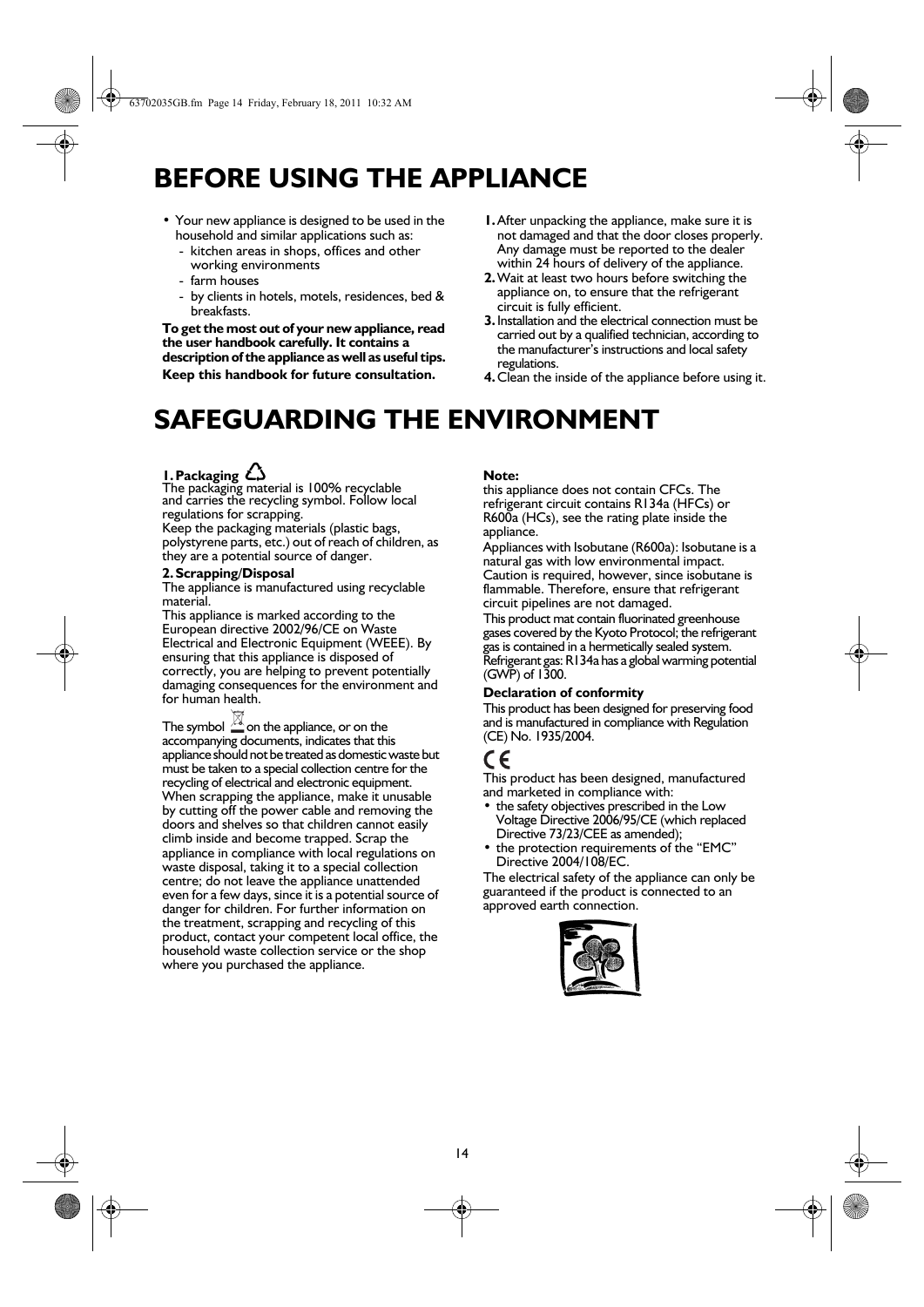### **PRECAUTIONS AND GENERAL RECOMMENDATIONS**

### **INSTALLATION**

- **•** The appliance must be handled and installed by two or more persons.
- **•** Be careful not to damage the floors when you move the appliance (e.g. parquet flooring).
- **•** During installation, make sure the appliance does not damage the power cable.
- **•** Make sure the appliance is not placed near a heat source.
- **•** To guarantee adequate ventilation, leave a space on both sides and above the appliance and follow the installation instructions.
- **•** Keep the appliance ventilation openings free.
- **•** Do not damage the appliance refrigerant circuit pipes.
- **•** Install and level the appliance on a floor strong enough to take its weight and in a place suitable for its size and use.
- **•** Install the appliance in a dry, well-ventilated place. The appliance has been configured for operation in places where the temperature falls within the following ranges, and within the climatic class given on the rating plate. The appliance may not work properly if it is left for a long time at a temperature outside the specified range.

| <b>Climatic class</b> | Amb. temp.<br>(°C) | Amb. temp.<br>(°F) |  |
|-----------------------|--------------------|--------------------|--|
| SΝ                    | From $10$ to $32$  | From 50 to 90      |  |
| N                     | From $16$ to $32$  | From 61 to 90      |  |
| SТ                    | From 16 to 38      | From 61 to 100     |  |
|                       | From $16$ to $43$  | From 61 to 110     |  |

- **•** Ensure that the voltage indicated on the appliance data plate corresponds to the domestic supply voltage.
- **•** Do not use single/multiple adapters or extension cables.
- **•** For the water connection, use the pipe supplied with the new appliance; do not reuse the one from the previous appliance.
- **•** Power cable modification or replacement must only be carried out by qualified personnel or After-sales Service.
- **•** It must be possible to disconnect the appliance from the mains by unplugging it or by means of a two-pole switch fitted upline of the socket.

### **SAFETY**

- **•** Do not use the appliance to store aerosol cans or receptacles containing propellants or flammable substances.
- **•** Do not store or use petrol, flammable liquids or gas in the vicinity of this or other electrical appliances. The fumes can create a fire hazard or explosion.
- **•** Do not use mechanical, electric or chemical means other than those recommended by the Manufacturer to speed up the defrost process.
- **•** Do not use or place electrical appliances inside the product if they are not of the type expressly authorised by the Manufacturer.
- **•** The appliance is not intended for use by persons (children included) with restricted physical, sensory or mental capabilities or without experience and knowledge of the appliance, unless they are under the supervision or instruction of a person responsible for their safety.
- **•** To avoid the risk of children becoming trapped and suffocating, do not allow them to play or hide inside the appliance.
- **•** Do not swallow the contents (non-toxic) of the ice packs (in some models).
- **•** Do not eat ice cubes or ice lollies immediately after taking them out of the freezer since they may cause cold burns.

### **USE**

- **•** Before servicing or cleaning the appliance, unplug it from the mains or disconnect the electrical power supply.
- **•** All appliances equipped with an ice-maker and water dispenser must be connected to a water supply that only delivers drinking water (with mains water pressure of between 0.17 and 0.81 Mpascals (1.7 and 8.1 bar)). Ice-makers and/or water dispensers not directly connected to the water supply must be filled with drinking water only.
- **•** Use the refrigerator compartment to store fresh food only and the freezer compartment to store frozen food, to freeze fresh food, and to make ice cubes only.
- **•** Do not store glass containers with liquids in the freezer since they may burst.

**The Manufacturer declines any liability if the above advice and precautions are not respected**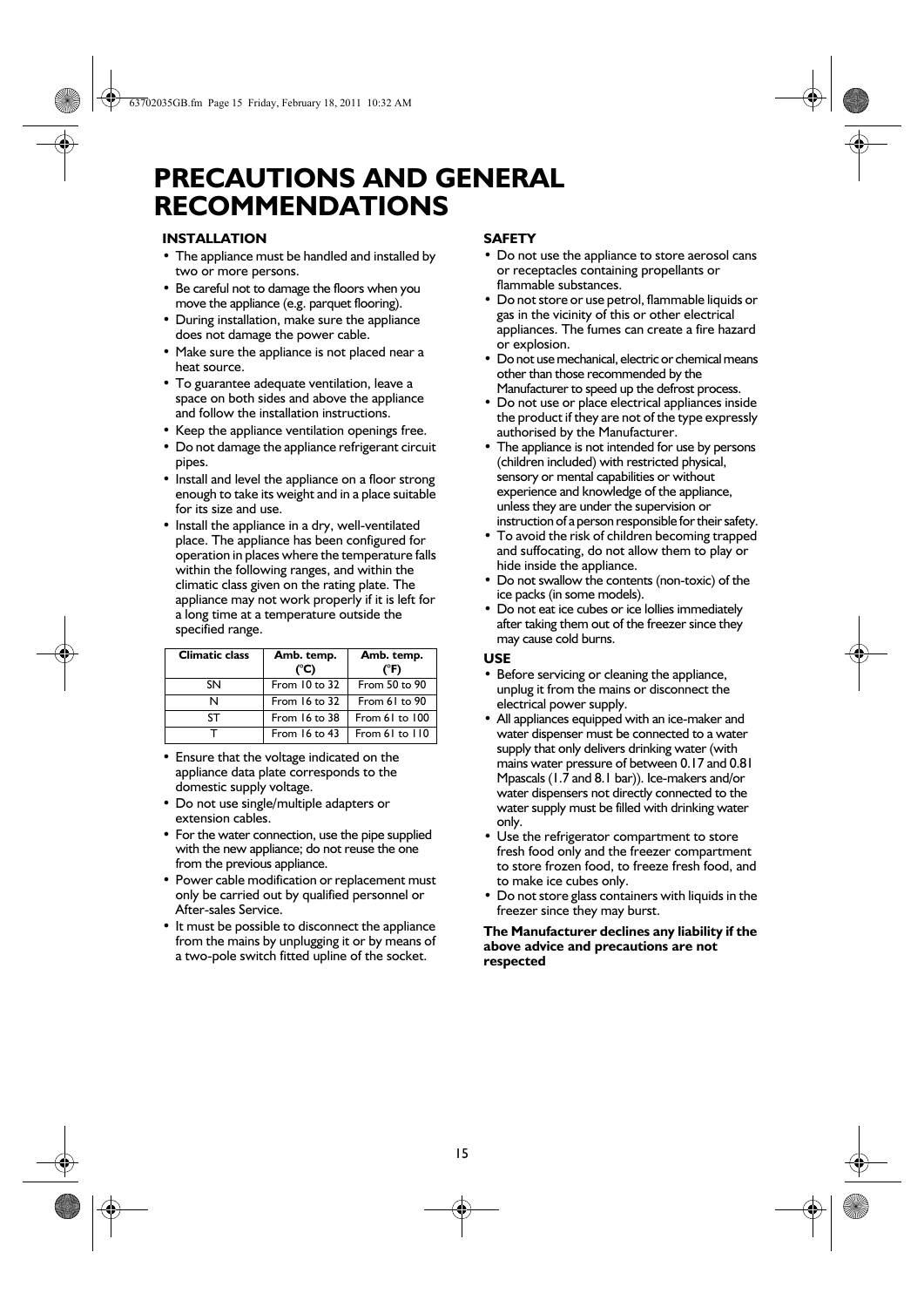### **HOW TO OPERATE THE REFRIGERATOR COMPARTMENT**

### **Switching on the appliance Starting up the appliance**

The appliance features internal controls. Plug in the appliance.

When the appliance is connected to the mains, the inside light switches on each time the door is opened. The thermostat, located inside the refrigerator compartment, is used to adjust the temperature of both the refrigerator compartment and low temperature compartment (if fitted).

### **Appliance temperature adjustment: Temperature setting:**

The thermostat is used to automatically adjust the internal temperature of the refrigerator compartment and the or  $\frac{1}{2}$  \* \* \* compartment.

The thermostat knob can be turned from position**1** to **7** (coldest setting) to make the internal temperature colder.

When set to **O** the appliance is switched off.

To store food for a short period of time, set the thermostat between **1 (Min)** and **3 (Med)**.

- To store food for long periods of time in the  $\frac{1}{2}$  \*\*\* compartment, set the thermostat to 3 or 4.

#### **Note:**

The ambient air temperature, frequency of door opening and the position of the appliance can affect internal temperatures. These factors must be taken into account when setting the thermostat.

### **How to use the refrigerator compartment**

Position the food as illustrated in the figure.

A. Cooked food

- B. Fruit and vegetables
- C. Fish, meat
- D. Bottles
- E. Cheese

#### **Notes:**

- **•** The space between the shelves and the rear wall of the refrigerator compartment must be unobstructed to allow circulation of air.
- **•** Do not place food in direct contact with the rear wall of the refrigerator compartment.
- **•** Do not place hot food in the refrigerator.
- **•** Store liquids in closed containers.

#### **Important**

**Storing vegetables with high water content can cause condensation to form on the glass shelf of the crisper drawer: this will not affect the correct operation of the appliance.**



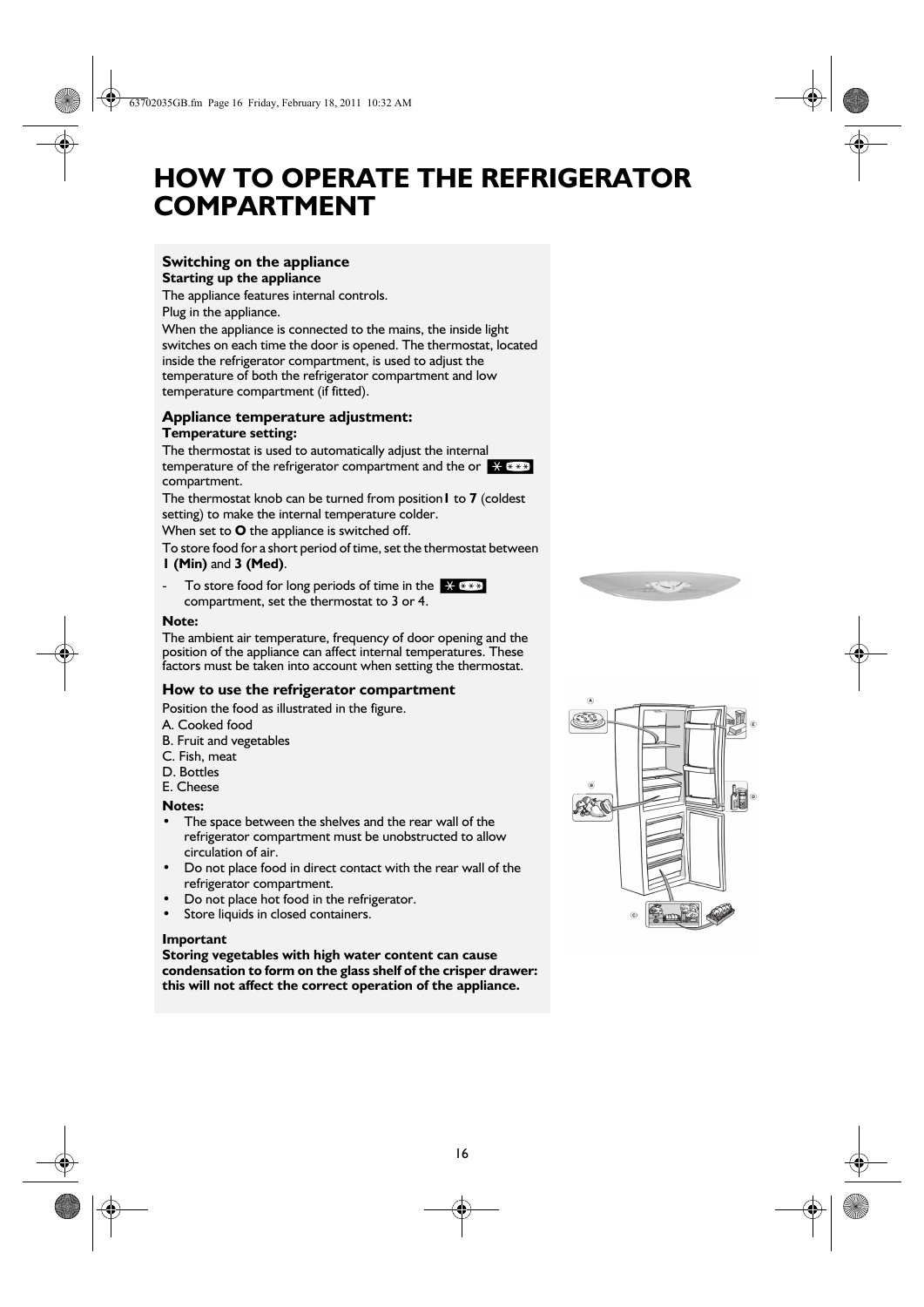### **HOW TO OPERATE THE LOW TEMPERATURE COMPARTMENT**

### The freezer compartment is  $\mathbb{R}$  \* \* \* . It can be used to freeze **fresh food.**

**The quantity of fresh food that can be frozen in 24 hours is shown on the rating plate.** 

### **Note:**

In the event of a power cut, the low temperature compartment will maintain a sufficiently low temperature for food storage. However, it is advisable to avoid opening the compartment door during such periods.

### **Freezing fresh food Important:**

**Before freezing, wrap and seal fresh food in:**

- **•** aluminium foil, cling film, air and water-tight plastic bags, polythene containers with lids or freezer containers suitable for freezing fresh food.
- **•** Arrange the fresh food in the top compartment, leaving sufficient space around each pack for the air to circulate.
- **•** For optimum freezing, turn the thermostat down by half a point when placing fresh foods in the freezer compartment.
- **•** The food will be completely frozen in 24 hours.

### **The table alongside shows the recommended maximum storage time for frozen fresh foods. When purchasing frozen food products:**

- **•** Ensure that the packaging is not damaged (frozen food in damaged packaging may have deteriorated). If the package is swollen or has damp patches, it may not have been stored under optimal conditions and defrosting may have already begun.
- **•** When shopping, leave frozen food purchases until last and transport the products in a thermally insulated cool bag.
- **•** Place the items in the freezer compartment as soon as you get home.
- **•** If food has defrosted even partially, do not re-freeze it. Consume within 24 hours.
- **•** Avoid, or reduce temperature variations to the minimum. Respect the best-before date on the package.
- **•** Always observe the storage information on the package.

#### **Making ice cubes**

- **•** Fill the ice cube tray 2/3 full and place it in the low temperature compartment.
- **•** Do not use sharp or pointed instruments to detach the tray if it is stuck to the compartment bottom.
- **•** Bend the ice tray slightly to remove the cubes.



| <b>MONTHS</b> | <b>FOOD</b> |  |  |
|---------------|-------------|--|--|
| 1-3           |             |  |  |
| 4-7           |             |  |  |
| $8 - 12$      |             |  |  |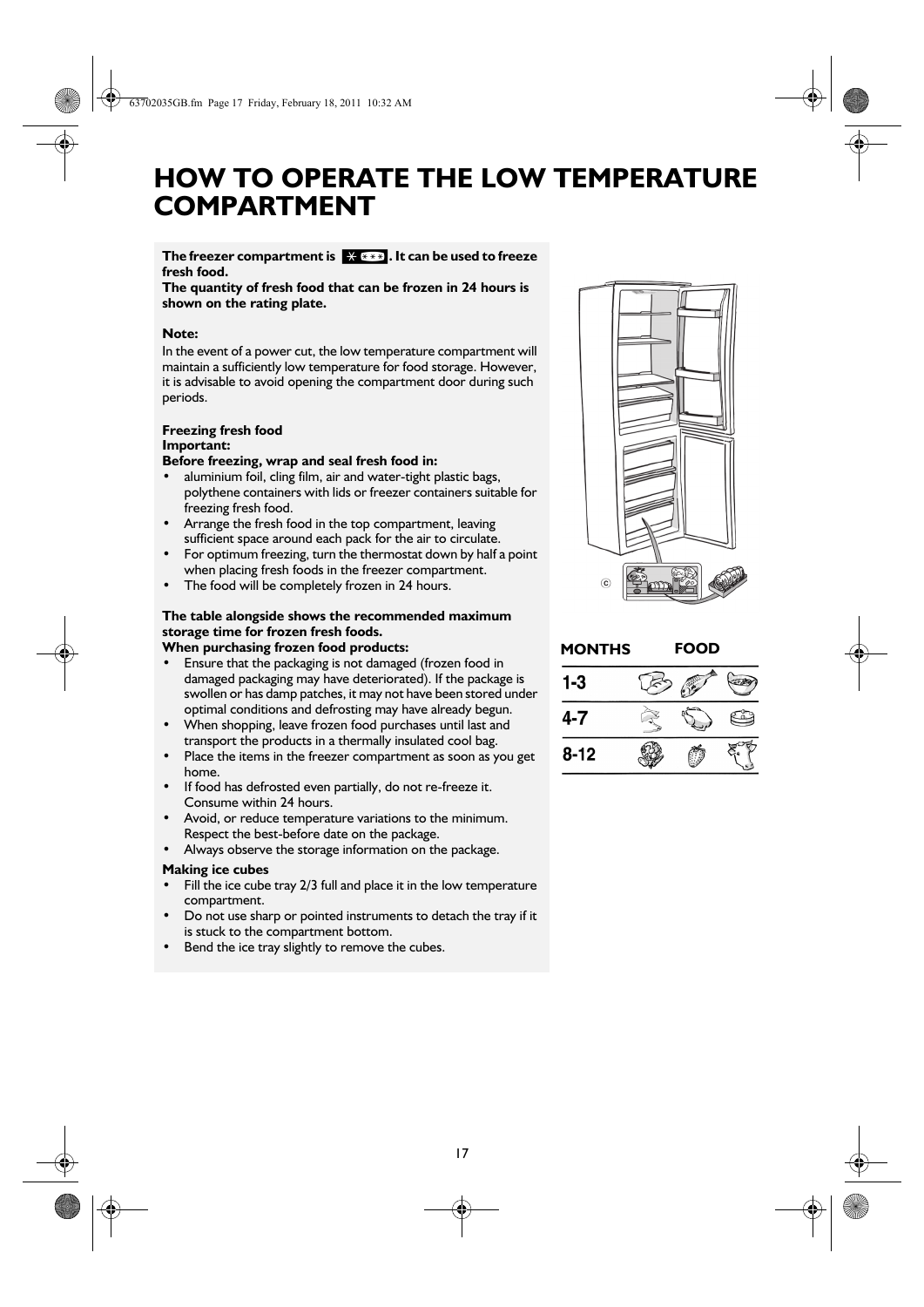### **HOW TO DEFROST AND CLEAN THE REFRIGERATOR**

### **Before any cleaning or maintenance operation, unplug the appliance from the mains or disconnect the electrical power supply.**

### **Defrosting of the refrigerator compartment is completely automatic.**

Droplets of water on the rear wall of the refrigerator

compartment indicate that the periodic automatic defrost cycle is in progress.

The defrost water is automatically routed to a drain outlet and into a container from which it evaporates.

### **Defrosting the freezer compartment**

**Defrost the freezer compartment once or twice a year or when the ice formation is excessive.**

**It is perfectly normal for ice to form. The amount of ice which forms and the rate at which it accumulates will depends on room temperature and humidity, and on the frequency with which the door is opened. Ice formation is concentrated at the top of the compartment and does not affect the efficiency of the appliance.**

**If possible, defrost the freezer when it is nearly empty.**

- **•** Remove the food from the freezer, wrap in newspaper and group together in a cool place or in a portable cooler.
- Leave the door open to allow the frost to melt.
- **Clean the interior with a sponge soaked in warm water and/or neutral detergent. Do not use abrasive substances.**
- **•** Rinse the interior and dry thoroughly.
- Put the food back into the freezer.
- **•** Close the door.
- **•** Plug in the appliance once again.
- **•** Switch the appliance on.

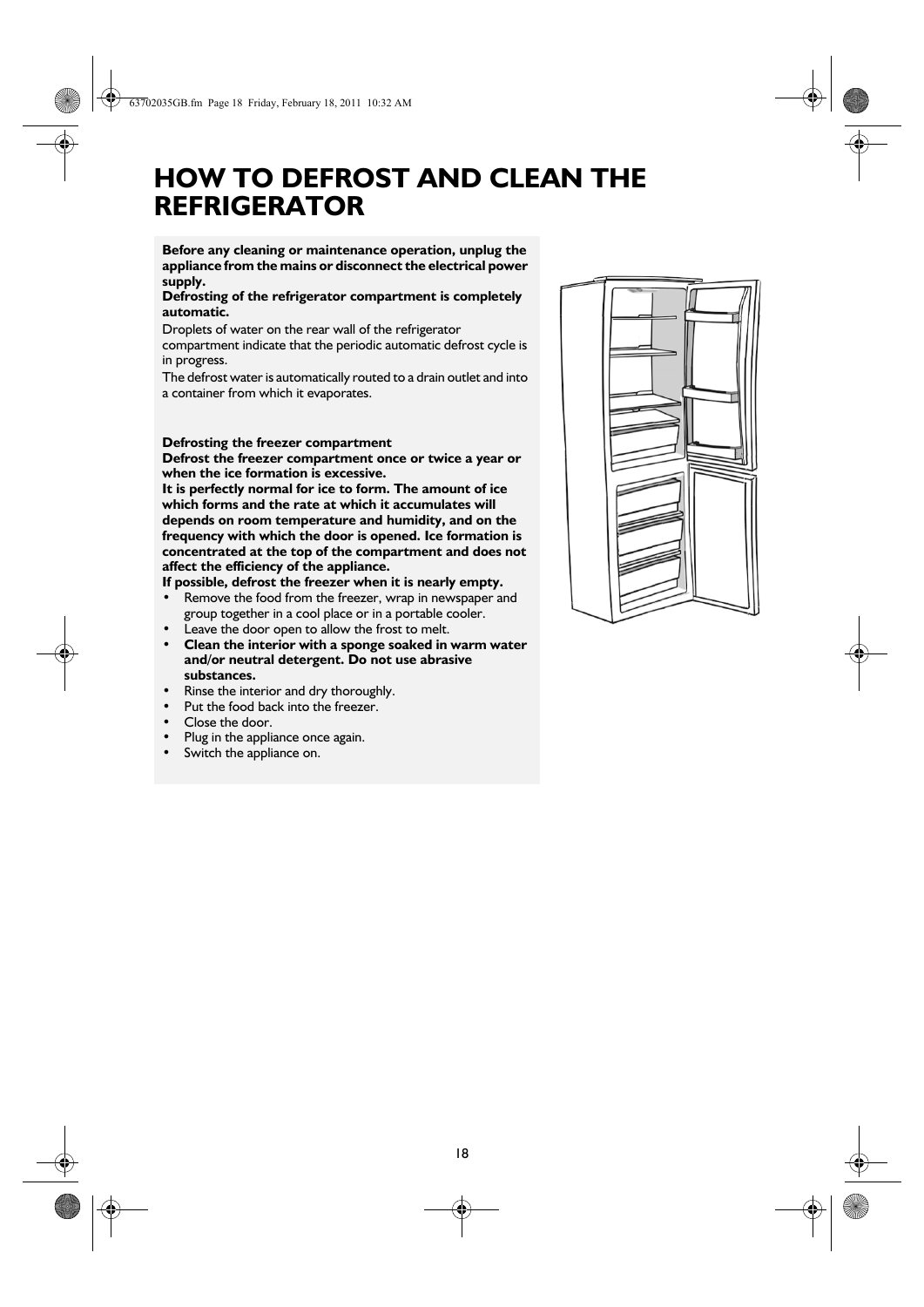### **CARE AND MAINTENANCE**

- **•** Periodically clean air vents and the condenser at the rear of the appliance with a vacuum cleaner or a brush.
- **•** Clean the outside using a soft cloth.

### **Prolonged disuse**

- **1.** Empty the refrigerator.
- **2.** Disconnect the appliance from the power supply.
- **3.** Defrost and clean the interior.
- **4.** In the event of prolonged disuse, leave the door open to prevent the formation of mould, odours and oxidation.
- **5.** Clean the appliance.
- **•** Clean the inside of the low temperature compartment (where fitted) when defrosting.
- **•** Periodically clean the inside of the refrigerator compartment with a sponge dampened in warm water and/or neutral detergent. Rinse and dry with a soft cloth. Do not use abrasive products.
- **•** Clean the outside with a soft damp cloth. Do not use abrasive products, scourers, stain-removers (e.g. acetone, trichloroethylene) or vinegar.

### **Replacing bulbs:**

When replacing the bulb, proceed as follows:

- **•** Unplug the appliance from the mains
- Squeeze the tabs on the sides of the lamp cover and remove it.
- **Replace the LED light with new one.**
- **•** Put the lamp cover back on and wait 5 minutes before plugging the appliance back into the mains.

### **INSTALLATION**

- **•** Install the appliance away from heat sources. Installation in a hot environment, direct exposure to the sun or installation near heat sources (heaters, radiators, cookers) will increase power consumption and should therefore be avoided.
- **•** If this is not possible, the following minimum distances must be respected:
	- **•** 30 cm from coal or paraffin stoves;
	- **•** 3 cm from electric and/or gas stoves.
- **•** Fit the spacers (if supplied) on the rear of the condenser positioned at the back of the appliance (see figure).
- **•** To optimize appliance efficiency, leave a 5 cm gap above the appliance and make sure that adjacent kitchen units are sufficiently distanced to allow air circulation.
- **•** Install the appliance in a dry, well-ventilated place, and ensure it is level, using the front adjustment feet if necessary.
- **•** Clean the interior.
- **•** Fit the accessories.

### **Disconnecting the appliance**

**•** It must be possible to disconnect the appliance by unplugging it or by means of a two-pole switch fitted upline of the socket.

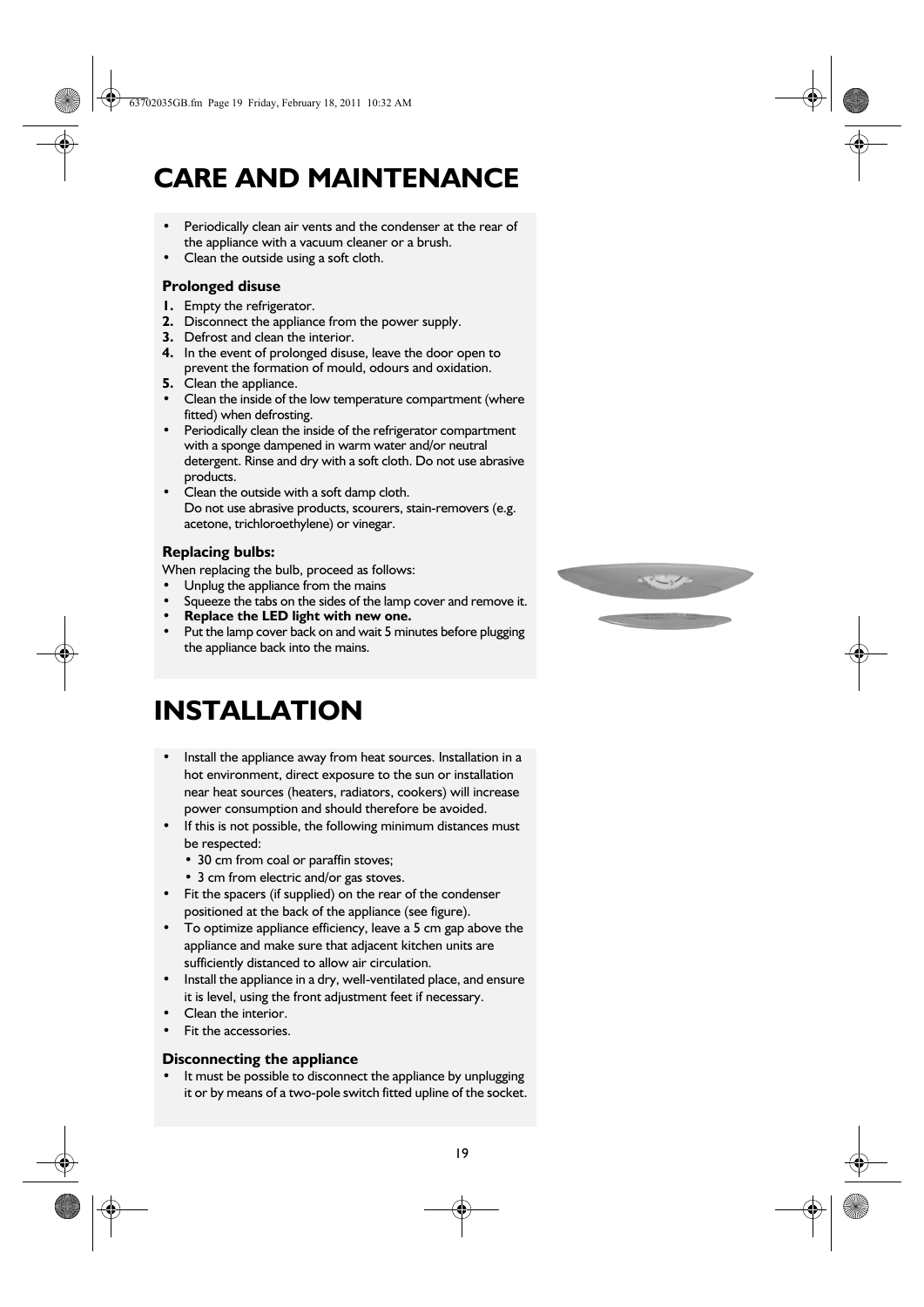### **DOORS REVERSIBILITY**

### **Door Swing Reversal**

#### **Reversing the door swing**

The refrigerator has the capability of opening the door from either the left or the right side.

The unit is delivered to you with the door opening from the left side.

To change the opening direction, please follow these instructions.

**Note:** Before reversing the door swing, unplug the appliance from the mains or disconnect the electrical power supply.

- **1.** Remove the screws (1) holding the top panel (2) to the unit. Remove the top panel.
- **2.** Remove the two screws (3) holding the top hinge (4) (right side) to the frame. Remove the top hinge (4).
- **3.** Lift the door off the middle hinge pin and place it on a nonscratching surface.
- **4.** Remove the two screws (5) holding the middle hinge (6). Remove the middle hinge (6).
- **5.** Lift the lower door off the bottom hinge pin and place it on a nonscratching surface.
- **6.** Remove the two screws (7) holding the bottom hinge (8). Remove the bottom hinge (8).
- **7.** Remove the left front leg (9) and transfer it to the right side.
- **8.** Before replacing the bottom hinge (8), remove the hinge pin (10) and reverse the direction of the hinge (8). Reassemble the bottom hinge (6) on the left hand side using the two screws (7).
- **9.** Refit the hinge pin (10) into the bottom hinge (8).
- **10.**Lower the door onto the bottom hinge pin (10).
- **11.**While holding the lower door in the closed position, reassemble the middle hinge (6) on the left hand side using the two screws (5). Do not tighten the screws (5) until the top of the lower door is level with the counter top.
- **12.**Before replacing the upper hinge (4), remove the hinge pin (11) and reverse the direction of the hinge (4).Refit the hinge pin (11) into the upper hinge (4).
- **13.**Lower the upper door onto the middle hinge pin.
- **14.**While holding the upper door in the closed position, reassemble the upper hinge (4) on the left hand side using the two screws (3). Do not tighten the screws (3) until the top of the upper door is level with the counter top.
- **15.**Refit the top panel (2) using the screws (1).

### **Note:**

**The direction of door opening can be changed. If this operation is performed by After-sales Service it is not covered by the warranty.**







Door opening from right side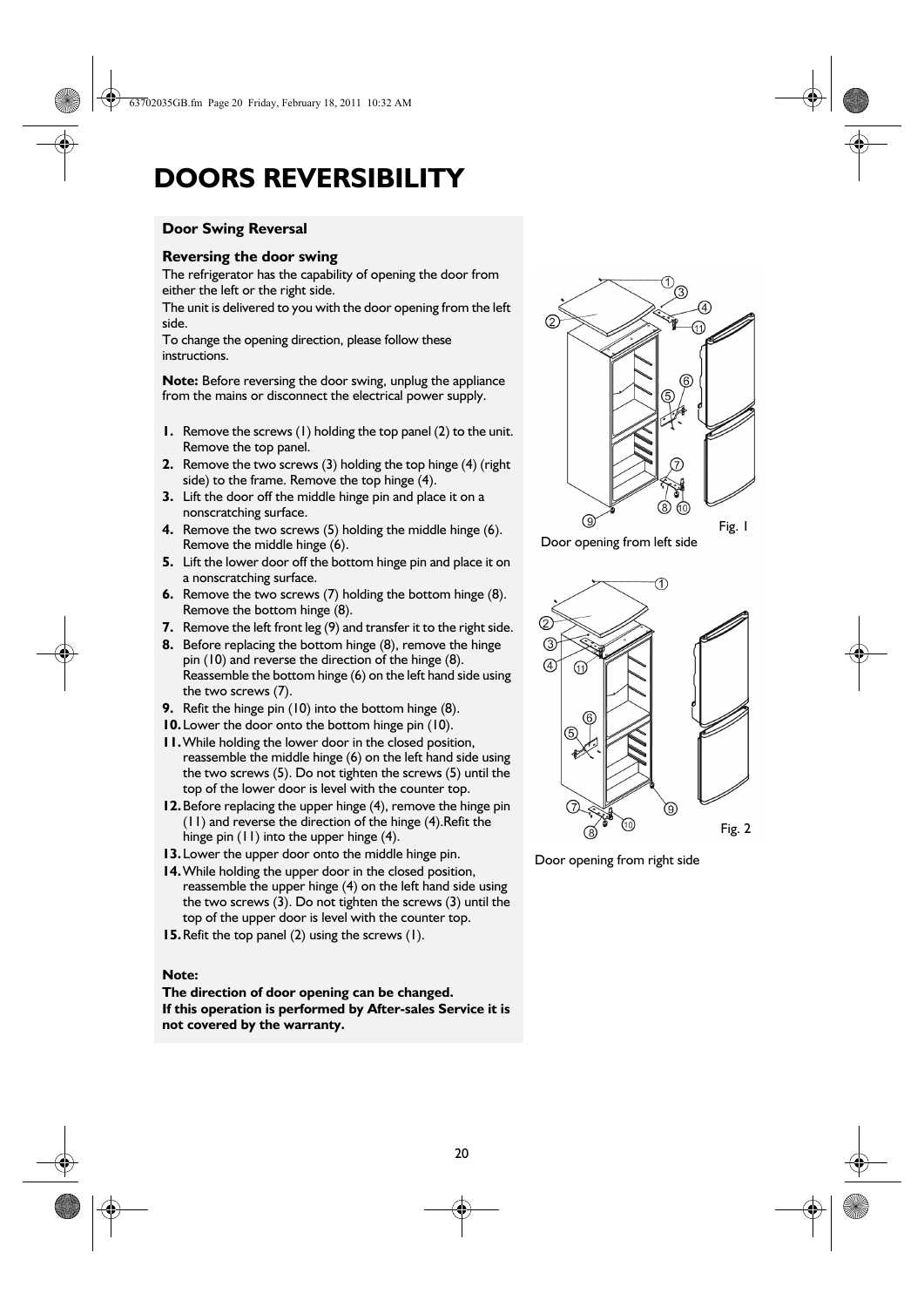## **TROUBLESHOOTING GUIDE**

- **1. The appliance is not working.**
- **•** Is there a power failure?
- **•** Is the plug properly inserted in the socket?
- **•** Is the double-pole switch on?
- **•** Has the fuse blown?
- **•** Is the power cord in perfect condition?
- **•** Is the thermostat set to **O** (Stop)?
- **2. Temperature inside the compartments is not low enough.**
- **•** Is the door shut properly?
- **•** Is the appliance installed near a heat source?
- **•** Is the thermostat setting correct?
- **•** Are the air circulation grilles blocked?
- **3. Temperature inside the refrigerator compartment is too low.**
- **•** Is the thermostat setting correct?
- **4. Water collects at the bottom of the refrigerator compartment.**
- **•** Is the defrost water drain blocked?

# **AFTER-SALES SERVICE**

#### **Before contacting After-Sales Service:**

- **1.** See if you can solve the problem yourself with the help of the "Troubleshooting guide").
- **2.** Switch the appliance on again to see if the problem persists. If it does, switch off and wait for about an hour

before switching on.

**3.** If the problem persists after this course of action, contact After-sales Service.

- **5. The inside light is not working.** Perform the checks for problem 1, then:
- **•** Disconnect the appliance from the mains power supply.

To inspect the bulb, refer to the instructions and illustration on the attached table.

- **•** Check the bulb and if necessary replace it. Replace using maximum 15W bulb.
- **6. Excessive frost build-up in the freezer compartment**
- **•** Is the door shut properly?
- **•** Is food obstructing proper door closure?

**Notes:**

- **The front edge of the appliance may be hot. This prevents the formation of condensation and is not a defect.**
- **Gurgling and hissing noises due to expansion in the refrigerant circuit are normal.**

Specify:

- **•** the nature of the problem,
- **•** the model,
- **•** the Service number (the number after the word SERVICE on the data plate on the inside of the appliance),
- **•** your full address,
- **•** your telephone number and area code.



**Note: The direction of door opening can be changed. If this operation is performed by Aftersales Service it is not covered by the warranty. •**